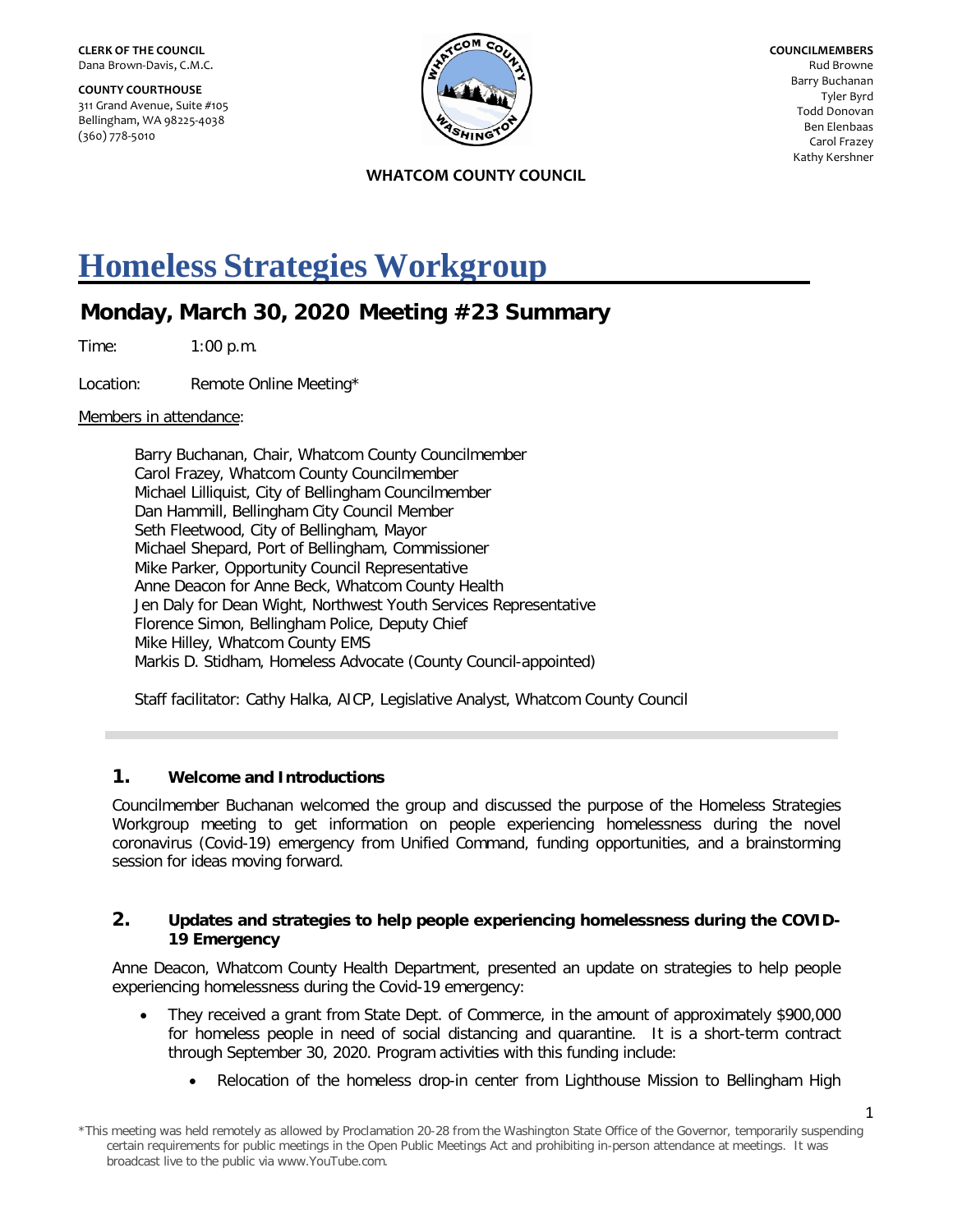School, to promote social distancing. They have a contract with the Bellingham School District for a variety of support services. They also have a contract with Lighthouse Mission for personnel to oversee the space. Last, they have a contract with a laundry service program. The total cost is almost \$525,000.

- Identifying facilities for isolation and quarantine. Isolation is for those actively experiencing symptoms but don't need hospitalization. Quarantine is for those exposed to Covid-19, but not showing symptoms.
- Strategies they're looking at now, and that may be finalized by Friday, include:
	- Working with motels to secure rooms for people in isolation, including cooking capability if possible, and they will include food, hygiene supplies, medical supplies, etc.
	- May also consider modular units or tents to keep people separated.

They need to find the appropriate personnel to oversee and monitor the services and medical oversight and also for behavioral health services, if needed.

They are also looking into providing a variety of supplies, sanitation, and hygiene products for people living unsheltered and for the case managers working with those people. There is a national tier system for recipients of personal protection equipment (PPE). Case managers working with the homeless population are currently at tier four. They are talking to the Governor about the possibility of getting them moved to a higher position on the tier.

The Health Department's Human Services Division staff is providing consultation and support to providers.

The \$900,000 grant will likely be all used up from the Bellingham High School drop-in facility and contracting with hotels for isolation rooms. They hope to find other funding that may become available. The Department of Commerce asked for feedback on unmet needs, but also indicated there is no more money.

#### **Questions**

Frazey asked if the grant could be used to help find/purchase a new (permanent) Drop-in-Center location/building? Deacon stated capital construction and acquisition are eligible costs, but they don't have the funds to do that.

Shepherd asked what is the high school's capacity compared to original Lighthouse Mission building. Deacon stated they can house 50 more, with the appropriate 6-foot distancing.

Hammill asked what can policy makers do to reclassify caseworkers to higher tier to receive PPE. Deacon stated they could send a note to the Governor's office, but it is likely a national standard.

Stidham stated he is concerned that the 6-foot spacing at the high school cafeteria and gym is not actually happening. He asked if they can expand beyond the area provided, such as into a classroom. Deacon stated the Health Department is working with the Lighthouse Mission and School District to ensure best practices are implemented. They had a discussion about the possibility of using other rooms. Now, they're looking at isolation facilities for people who need it.

Parker asked if the County and/or state could pursue Federal Emergency Management Agency (FEMA) funds for emergency sheltering. He also asked if medical respite could be used for isolation, quarantine, and moving people out of the hospital. Deacon stated providing isolation rooms will help people being discharged from hospital. Unified Command is working with FEMA. There may be different categories of FEMA funding. They're looking at all options.

Lilliquist asked if the Health Department is aware of any individual currently experiencing homelessness with Covid-19 symptom, and what are the procedures used to identify someone who is homeless and who might develop Covid-19 symptoms. Deacon stated they have worked with homeless providers and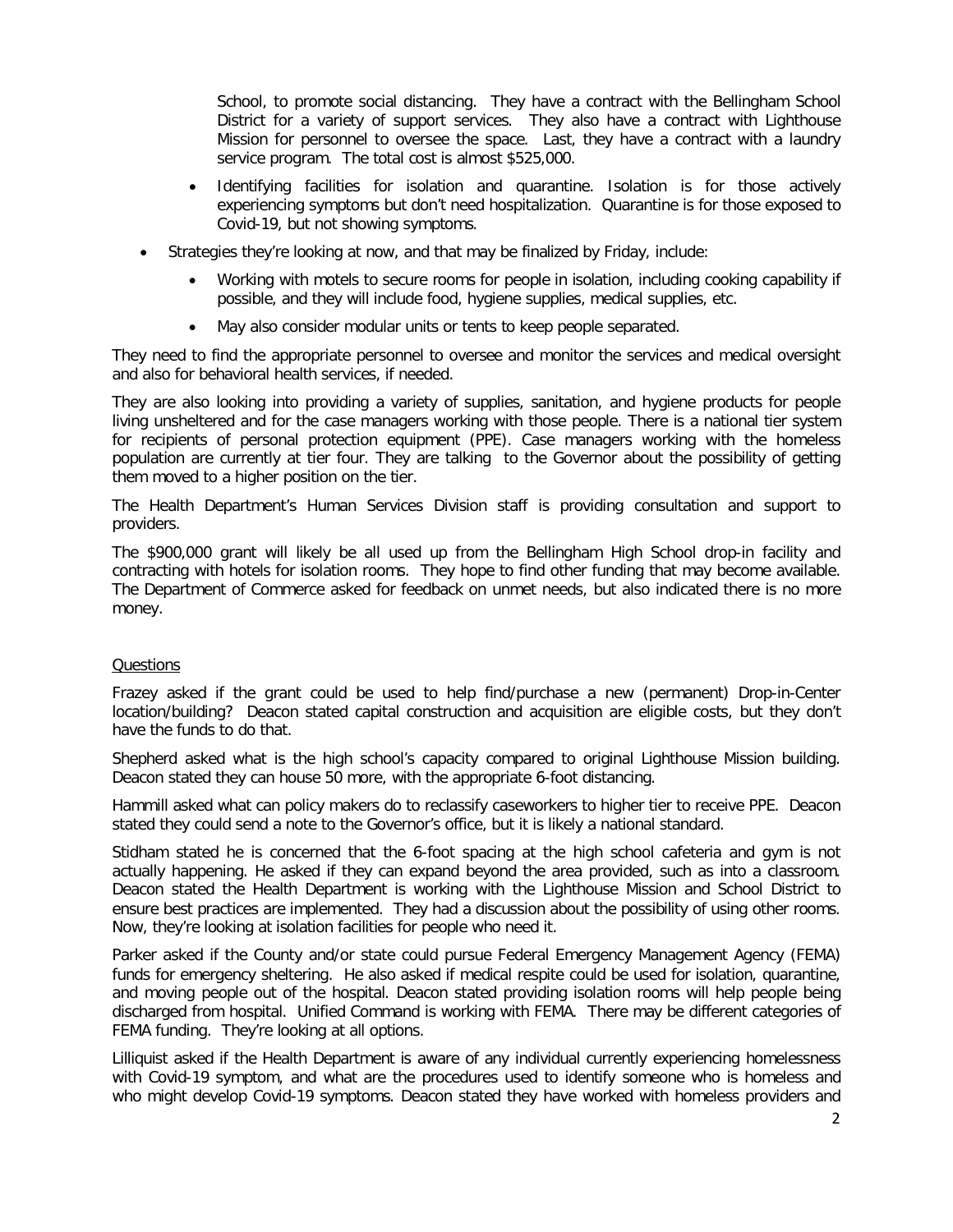Lighthouse Mission staff on identifying the signs and symptoms. She doesn't know of anyone who has tested positive and is living without a home. It's safe to assume there are people who are homeless in the community who have Covid-19. The plan is to have a place for those people in the community.

Stidham stated he's seen placement at the high school drop-in center less than six feet. He is advising people now to stay where they are and let him know if they need anything. Deacon stated she will ask the Health Department staff at the high school to take another look. People in encampments are best to stay there if they can keep their distance.

Stidham stated he hopes the Police Department will let them stay there. He is also concerned about the behavior just outside the high school drop in center. It sounds like they are mixing a lot. Deacon stated they have to address it on a regular basis. It's difficult to control.

#### Reports and Ideas for Increasing Capacity

Stidham stated provide an emergency tent encampment that provides real separation, if they can find someone to run it. Also, consider the old St. Luke's building, which has suites that can provide necessary separation.

Lilliquist stated Bellingham Technical College and Whatcom Community College may have large auditorium space. An open floor plan may be easiest, rather than individual rooms. Deacon stated Unified Command has a long list of facilities they've spoken with. A number have agreed if there is a potential need for overflow. They are reaching out for surge capacity.

Jen Daly, Northwest Youth Services, reported that the Ground Floor service is open, with safety measures. Young people are camping, and some are staying at high school. They had to close the housing, but will reopen on April 6 with new safety measures. They have begun instituting new policies and procedures. There is some capacity for isolated beds, but it's limited. They are talking with Health Department staff about what that may look like.

Mike Parker, Opportunity Council, reported they continue to work with the Health Department on obtaining PPE for the homeless outreach team (HOT). They are currently using donated equipment. There are varied degrees of understanding about how dangerous things are. The Health Department provided a flyer to emphasize using proper information sources. They are going to some of the encampments to provide hand sanitizer. With parks and other facilities are closed, hygiene opportunities are limited. They will monitor how long they can keep the HOT in the field. Also, the Opportunity Council is still doing intakes, coordinated entry, and housing people remotely. It's important that people get hooked up with phones to link to healthcare and housing.

Frazey asked if there has been an increase in the number of youth coming into the Northwest Youth Services ground floor program. Daly stated use usually spikes on Mondays. Attendance is generally lower on the weekdays. Housed youth need to be educated on what isolation means. The staff are purchasing phones and groceries, encouraging youth to stay put, and encouraging people to not house surf, which is contrary to what they usually advise.

Mike Hilley, Emergency Management Services, reported that their priority this week is to find an isolation facility for the homeless. A "cabulance" service is starting this week to move people who are suspected to be Covid-19 positive without engaging an ambulance. The emergency management system is doing ok. Call volume is steady right now.

Hammill stated St. Joe's south campus is not available for overflow. They looked at it this weekend and determined very little of the facility is safe for use.

Flo Simon, Bellingham Police Department, reported that police are letting people stay in their camps.

Seth Fleetwood, Bellingham Mayor, reported that Unified Command is briefing him daily on their effort to create isolation and quarantine facilities, or any needs coming out of the high school drop in center.

Stidham stated people using the drop in center at the high school are still tightly bunched together. Open